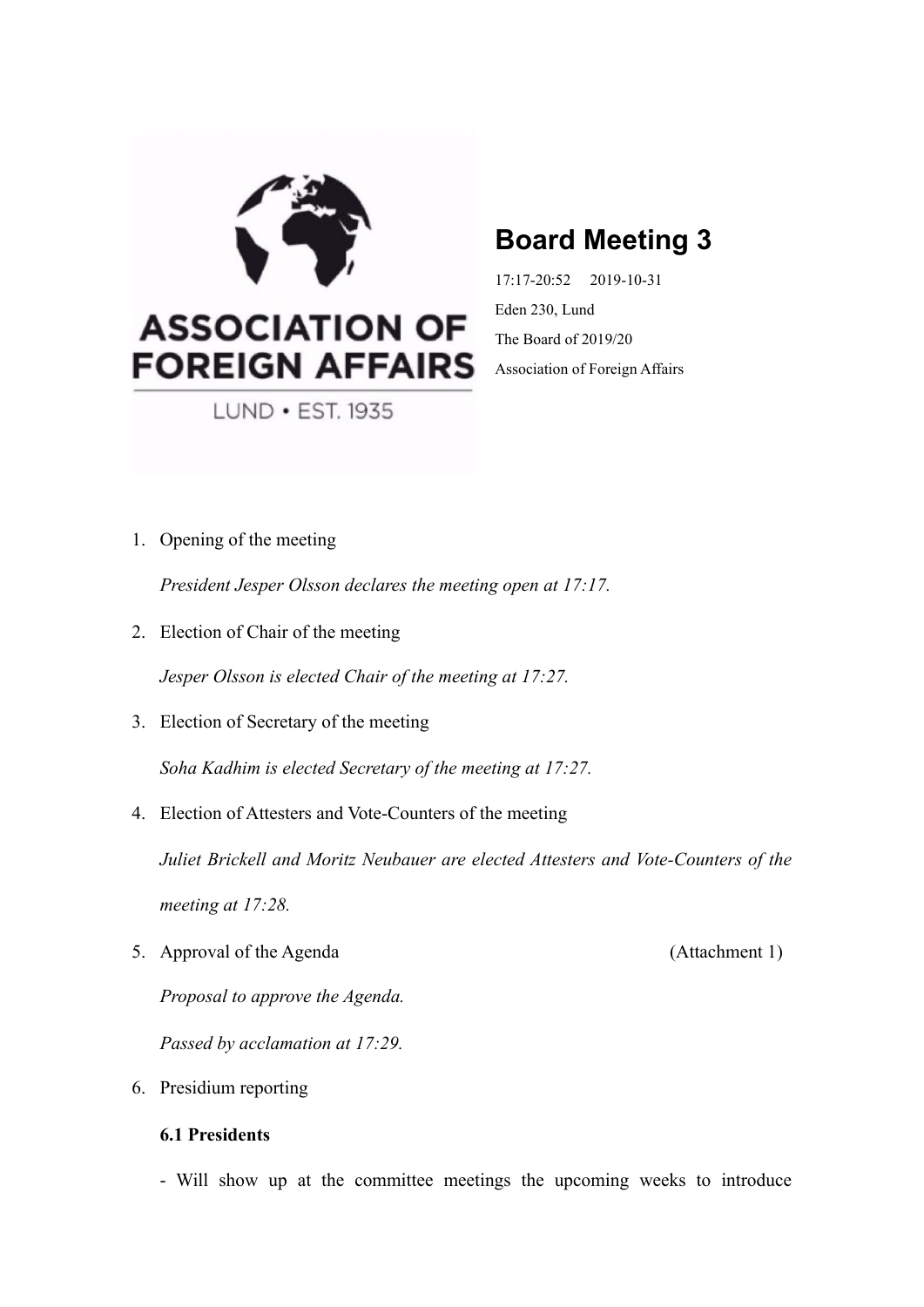themselves.

- There will be a mingle after the Anna Lindh lecture on the 20th of January, the board can attend if they like. If interested, sign up for the mingle.

- Stress prevention workshop is held next Thursday and Jonatan will send out a google form, please fill it out before the workshop.

- Have been contacted by International desk regarding orientation week in January. UPF will be on the official program for the international students. Events that the committees can organize has to be submitted by 27th of November.

## **6.2 Secretary**

- The application for the Policy and By-laws working group is open. Have not received applications. Would like to committees to tell their active members that they can join. First meeting will be in a few weeks, date is not set yet.

- Members are still receiving emails regarding unpaid invoices for membership. CoahHippo had a feature were we could book invoices for a fee. Turns out that this feature is not working so will continue looking in to it.

### **6.3 Treasurer**

- No reporting.

## **6.4 UFS Representative**

- The next Forum Weekend is being planned. The application to host the weekend is open now, is leaning towards being in Malmö. Sofia asks if the board is interested in hosting the next Forum Weekend.

## *The board shows no interest in hosting the event.*

*-* Reminds the board that there is a workingspace on Slack for UFS organizations and that board members can join it to get in contact and exchange information with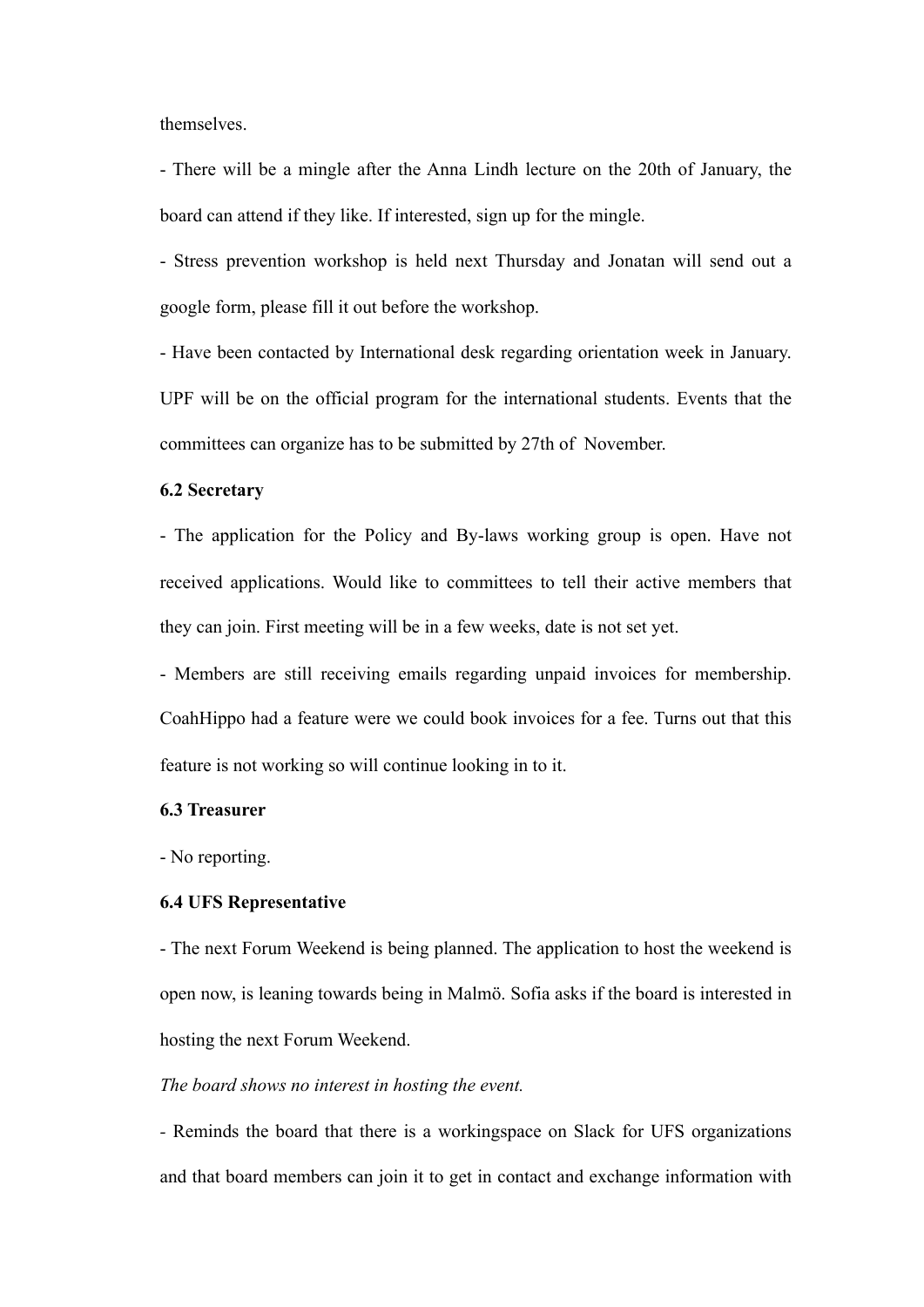people with the same position in other organizations.

- Had a meeting in Copenhagen last week regarding The Nordic Convention in International Affairs. The date is set for 17 - 19th of April, costs and accommodation is unclear at the moment. Most of the committees will start their work in January.

- Had a board meeting last Friday and nothing of interest for UPF Lund was brought up. They talked about how the member associations can communicate with each other.

### **6.4 Head of IT.**

- No reporting.

7. Committee reporting

## **7.1 Activity**

- The hike is next Saturday (9th of November) and have so far 19 sign ups.

- The study visit is on Thursday, 21st of November. The visits booked will be published in the event soon.

- There will not be a Nobelsittning this year. All nations are booked for the entire semester. Because of this, the committee is looking into having a Christmas Party instead where committee members could get together.

*-* Reminds the board about the bike party after the stress prevention workshop.

## **7.2 Career**

- Will have a seminar with a sustainable development advocate from Armenia. The advocate will travel to Germany, and will come by Lund as well.

- Don't have a venue for the seminar with Finlands former President Tarja Halonen. Have contacted The University for a room in the University building but have not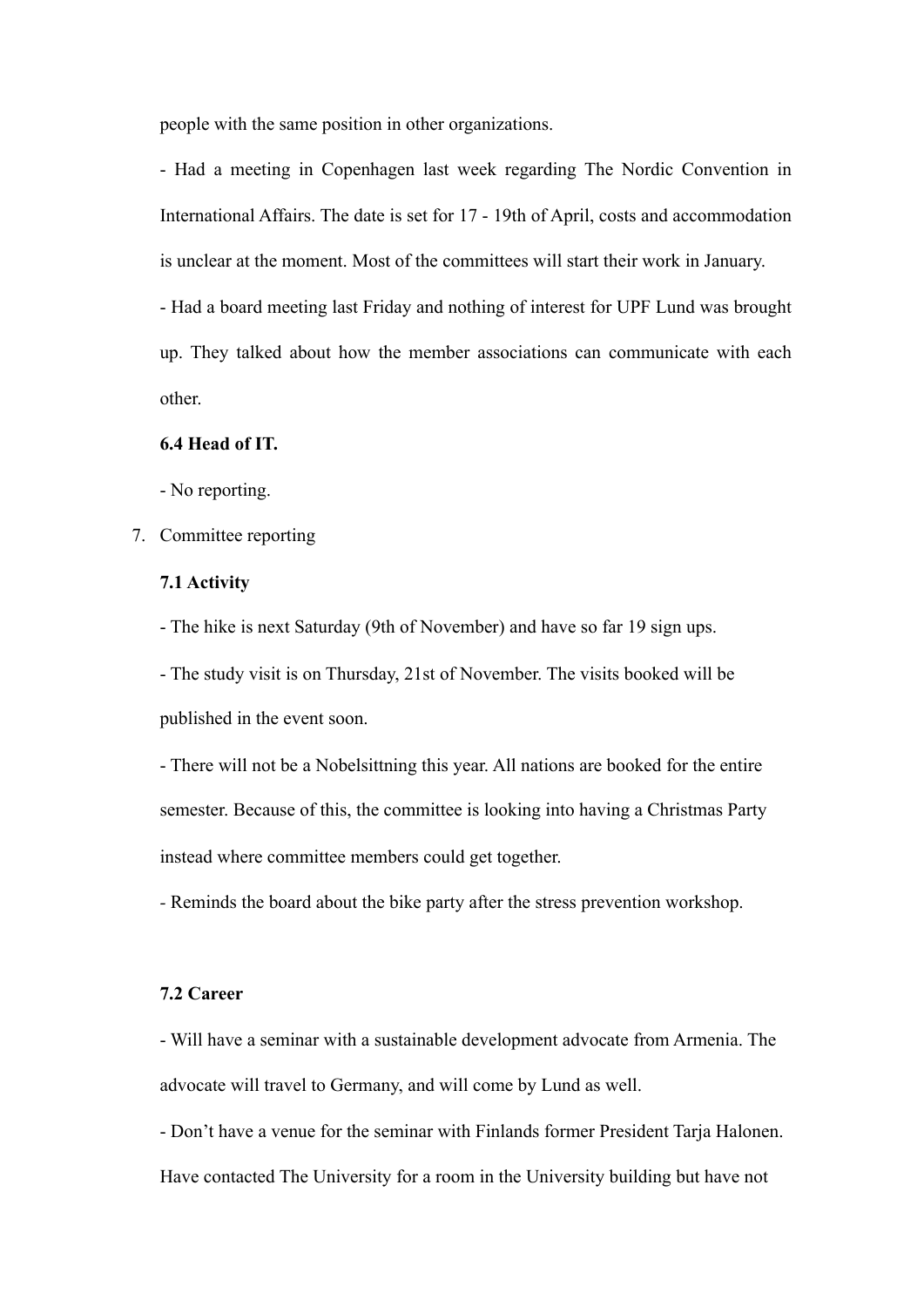received a reply. Will gladly take suggestions from board members of where to be. - They now have subgroups in the committee that works with different events and programs.

- Many members went to the Forum Weekend in Växjö and are now more excited for UPF.

- The network event on the 25th will have a pre-mingle at 17.00 in Lilla Salen. The pre-mingle is for the active members in Career committee, the board and those that possible winners from the competition. The main event will be at 19.00 in Athen. Please promote the event to active members.

*Martina Divkovic entered the meeting at 18:03.* 

#### **7.3 Lecture**

- Next weeks lecture is about the Muslim Minorities in China with ACE. If any media committee is interested for an interview, let Lecture know. Also asks the board to share and attend the event.

- Lecture for the rest of the semester is set.

- Will have a collaboration with Raul Wallenberg Institue (RWI). The event is with the High Commissioner on National Minorities, and former General Secertary at OSCE, Lamberto Sanier. There will also be a state representative from Sweden, but it's not confirmed yet. Media committee should let the Lecture committee know if they are interested.

- On the 20th of November, the previous Human Rights Commissioner Marissa Sow will give a lecture. She will talk about her work with Human Rights as commissioner. She will also talk about advocacy and her work and research about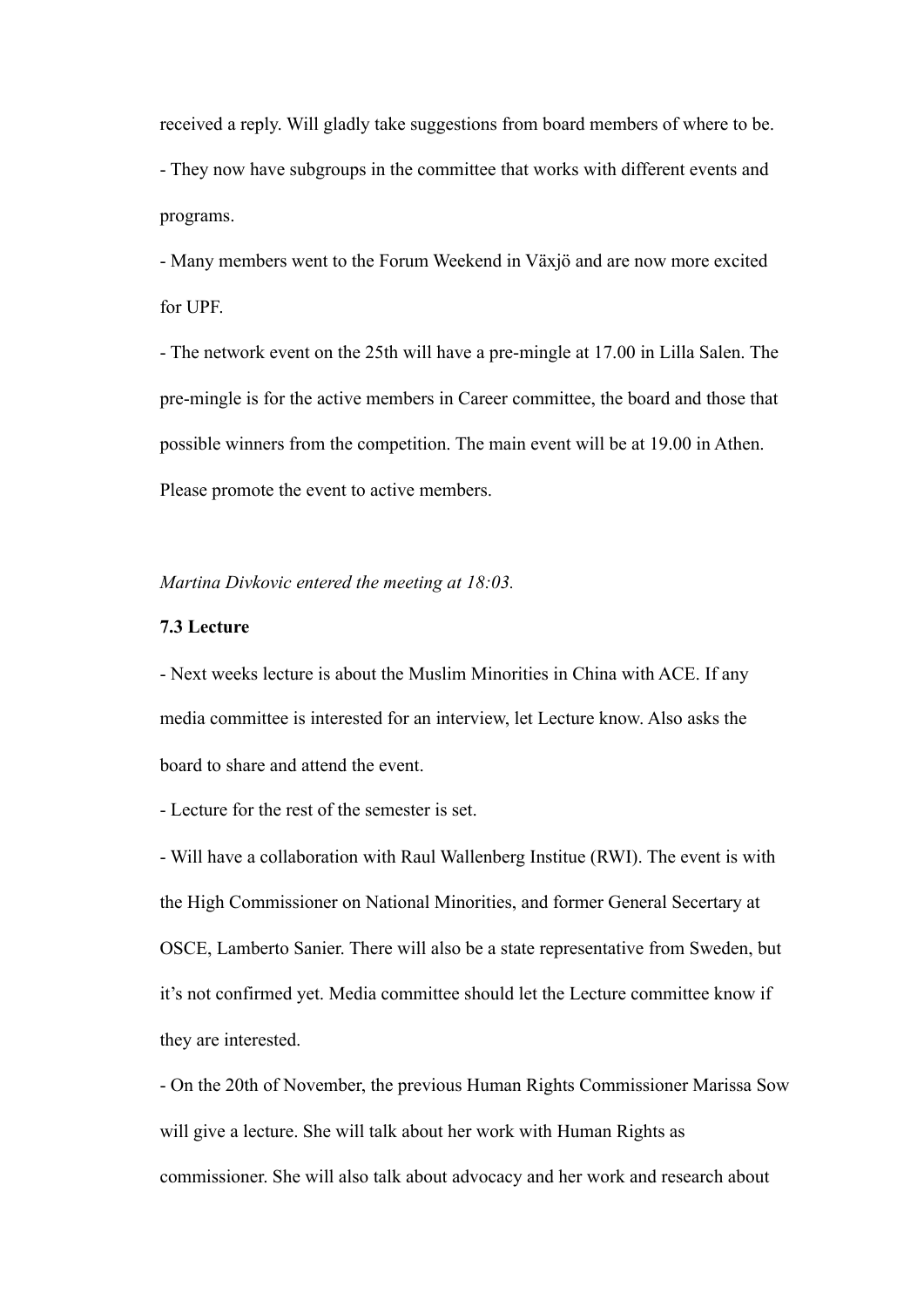being a black African woman.

- Anna Lindh lecture will be a collaboration with RWI and Lund University. It is a ceremonial event with Anna Lindh Foundation. The lecture this year will be on the 20th of January and the board is invited to a mingle after the lecture. UPF Lund does not hold a big part of the event but get to represent, have a moderator and take care of the Q&A.

*Jonatan Klefbom entered the meeting at 18:14.* 

*(Chair Jesper Olsson declares a 10 minute break at 18:16). (Chair Jesper Olsson declares the meeting open at 18:30).* 

## **7.4 Magazine**

**-** the Magazines are at the printers. Had issues with the address-list.

- This issue, they focused on interviews, and got over 25 of them.
- Next week they will have an interview with the Armenian minister.

*Alejandro Guzman re-entered the meeting at 18:33.* 

## **7.5 PR**

**-** UPF promotion video will be recorded on the 8th of December, make sure to be available and present that day.

- Started the pre-sale for coffee 2 go cups. Also got vouchers to Waynes Coffee. A photoshoot will take place next week.

- During office hours, members gave positive feedback for the UPF free week.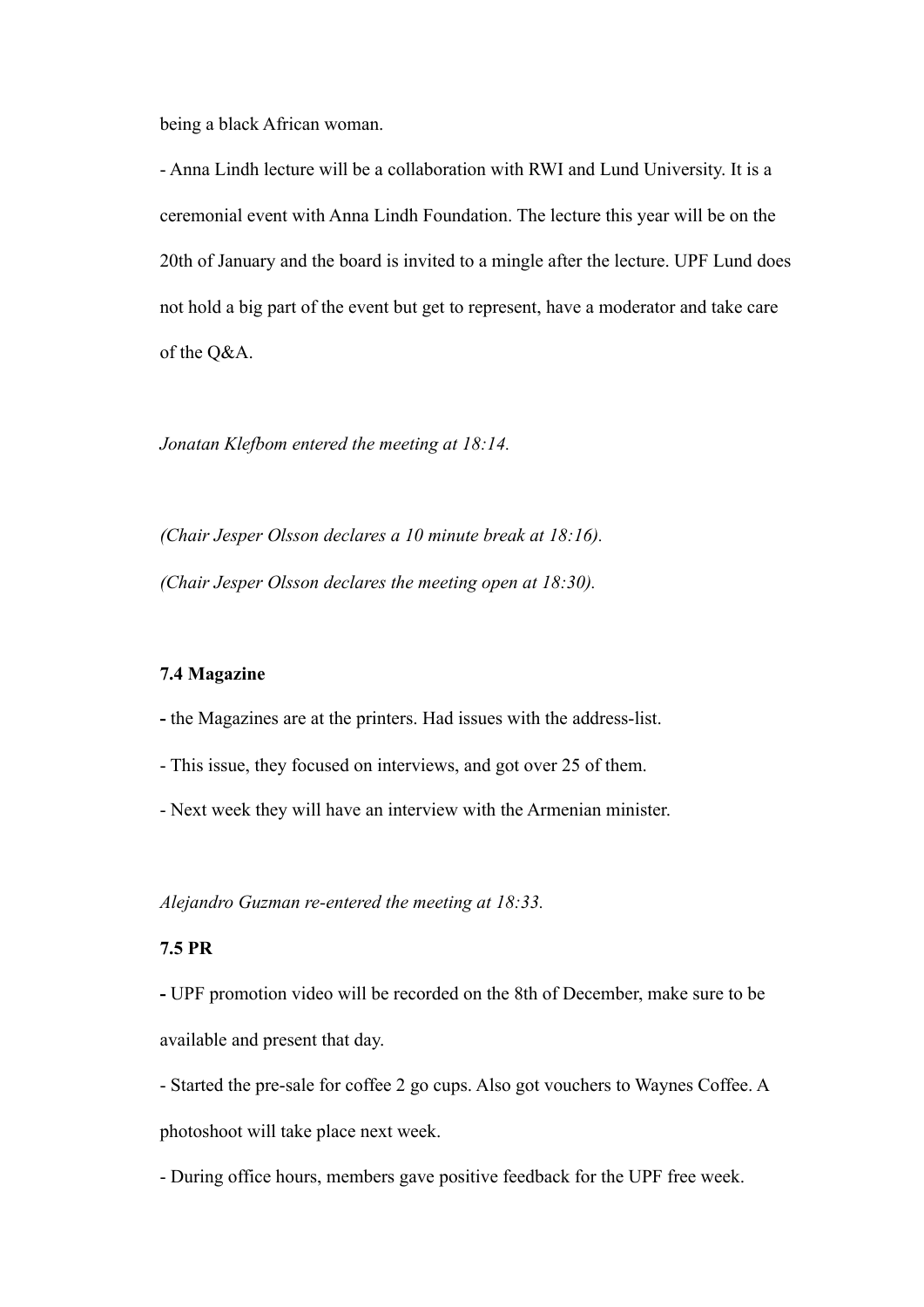- 2 photographers quit so the Heads will take pictures themselves. They also considering to start taking group pictures after the lecture with the lecturer, and make an overview album.

- Reminds the board to like, attend and share all events on social media.

*Jonatan Klefbom agrees and says that attending and liking the photos are the least we can do.* 

*Dilshoda Mustafaeva shows concern about only taking group photos after lectures. She argues that photos of the whole event is good to have as memories and documentation.* 

*The board discusses the pros and cons with having many photos taken. Some board members show concern that there might be too much pressure on the heads of PR and that they are one of the committees that have the highest workload and that they, in the end should decide.* 

## **7.6 Radio**

- Were going to have a liveshow today but it got cancelled.

- Next liveshow will be on the 14th of November. Anyone can be in the liveshow if they are interested. One could also send in suggestions of topics that they find interesting. Contact Alejandro Guzman if there is an interest.

- Have not had the chance to work with the recordings from the Panel discussion about Afghanistan. Will start next week. First episode will be published the same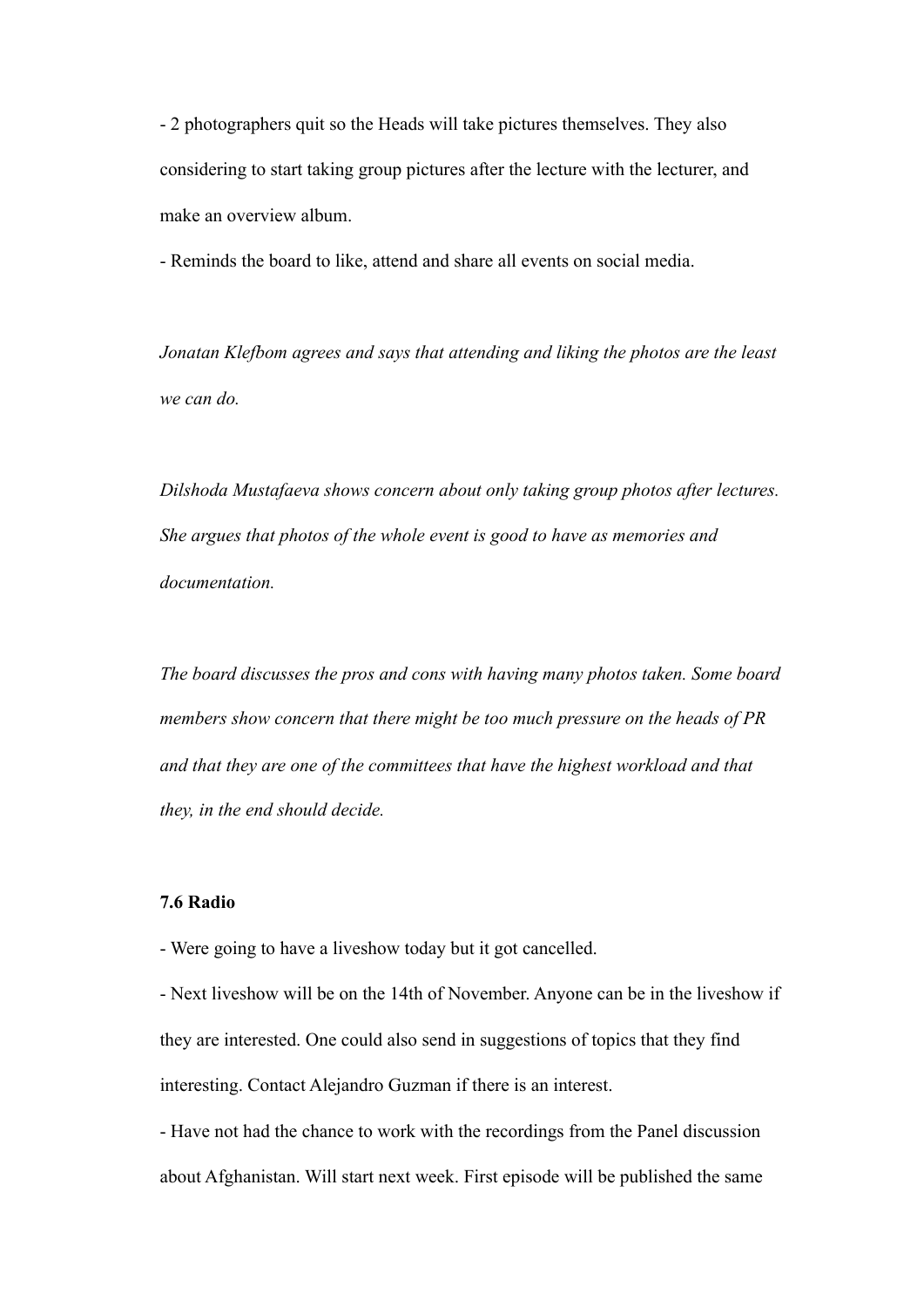week as the liveshow.

*Linda Kivi asks if the liveshow will later become a podcast* 

*Alejandro Guzman responds that it would if the participants want. It depends on if they like the content or not.* 

*Rebecca Edvardsson asks Alejandro Guzman if he will moderate the liveshow. She also asks about what the work entails - workload and input.* 

*Alejandro Guzman replies that they have already settled on the overall theme and everyone who is present will focus on a specific aspect. It is up to what the participants want to work with as long as it's connected to the overall theme, Heads of the committee are the one's who usually moderate and introduce everyone. There is normally 4-6 people in the liveshow and that it is around 7-8 minutes for each segment.* 

## **7.7. Travel**

- They have run in to some issues because of Brexit. The election is one week after their trip to London. This mean that they have had trouble booking people they wanted to visit. If anyone in the board has contacts in London, let the Travel committee know.

- Many members have left the group, and some people didn't notify the Heads when leaving the group. They are currently 13 people going instead of the initial 17.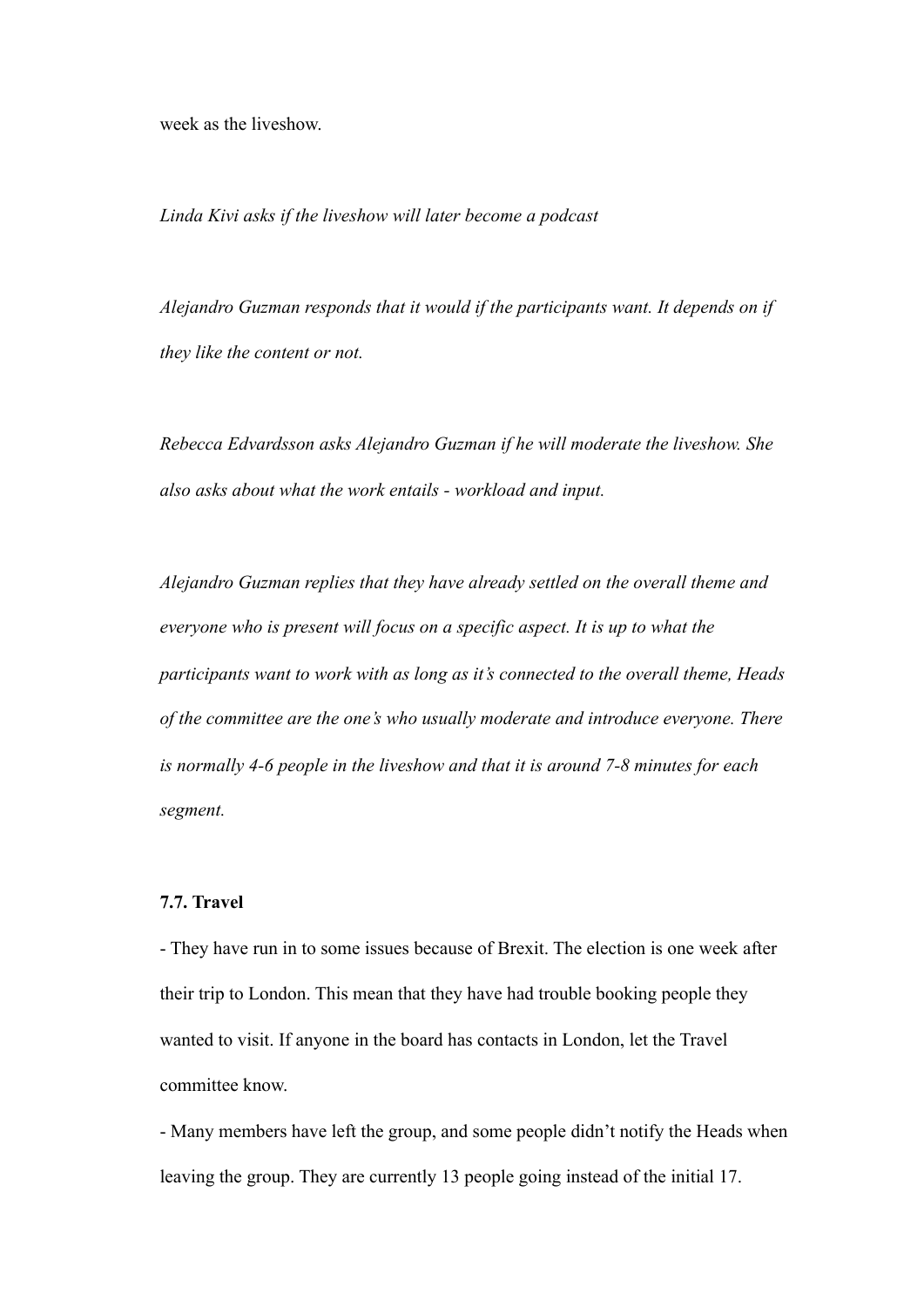- They are happy with their collaboration with other committees.

- Have applied for financial aid to attend the EYE2020. This is a collaboration with the Career committee and 20 people will be able to go on the trip.

- Next week, Jonna Lindberg, Martina Divkovic and Sofia Gjertsson from the board will be in Taiwan asks the board to have in mind the time difference and to avoid emailing them during their travel.

- Going to start planning the trip for next semester soon. The preliminary date is March.

*Moritz Neubauer asks if the EYE2020 is only for career and travel committee.* 

*Martina Divkovic confirms this. The event is only for the Career and Travel committees.* 

*Rebecca Edvardsson informs the board that even though the applications for the financial aid is closed, the deadline for the event itself is on the 17th of November and that one could still attend if they want to finance it themselves.* 

*Sofia Gjertsson informs the board that UFS have spots for EYE2020 and that one could apply to travel with UFS.* 

*Soha Kadhim adds to Sofias comment that there is also only 20 spots with UFS and that there will be 11 member associations that will 'fight' for a spot but that it'll probably be a first come, first serve.*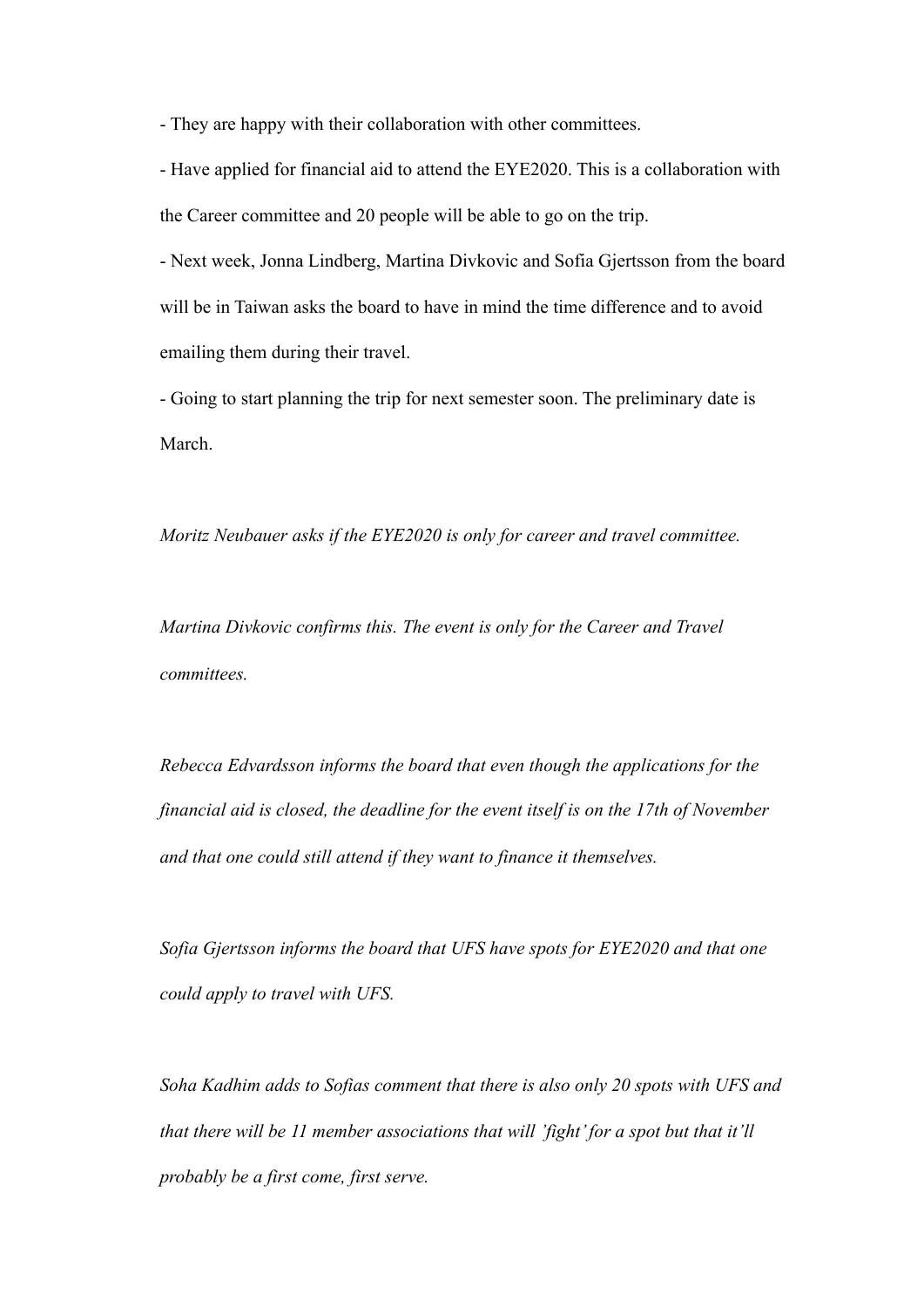#### **7.8 Webzine**

- Trying to plan the upcoming theme week 'Authoritarian week'

- They have a low attendance at the meetings because of exam week, and would like the board to remind their active members thet they can write for Webzine.

*Jesper Olsson informs the board that there is usually 15-20 minutes from when the microphone is set up to when the lecture starts and that this time could be used more effectively. For example, people could be there giving a shout out.* 

*Rebecca Edvardsson agrees and says that board members can always come and let the Heads of Lecture know and that they will help out.* 

*Jonatan Klefbom agrees with Jesper Olsson and believe that it is a good idea to also show the website on screen before a lecture.* 

## 8. Documenting statistics

*Chair Jesper Olsson informs the board about this point and gives a go-through on how and where to fill in the information for statistics. He adds that this is important to do and that the board and the committees involved should get better at it.* 

*We receive a fourth of our budget from Folke Bernadotteakademin (FBA). The grant we apply for from FBA goes on for a fiscal year while our working year follows the academic year. This gets problematic to follow up on if committees don't fill in the*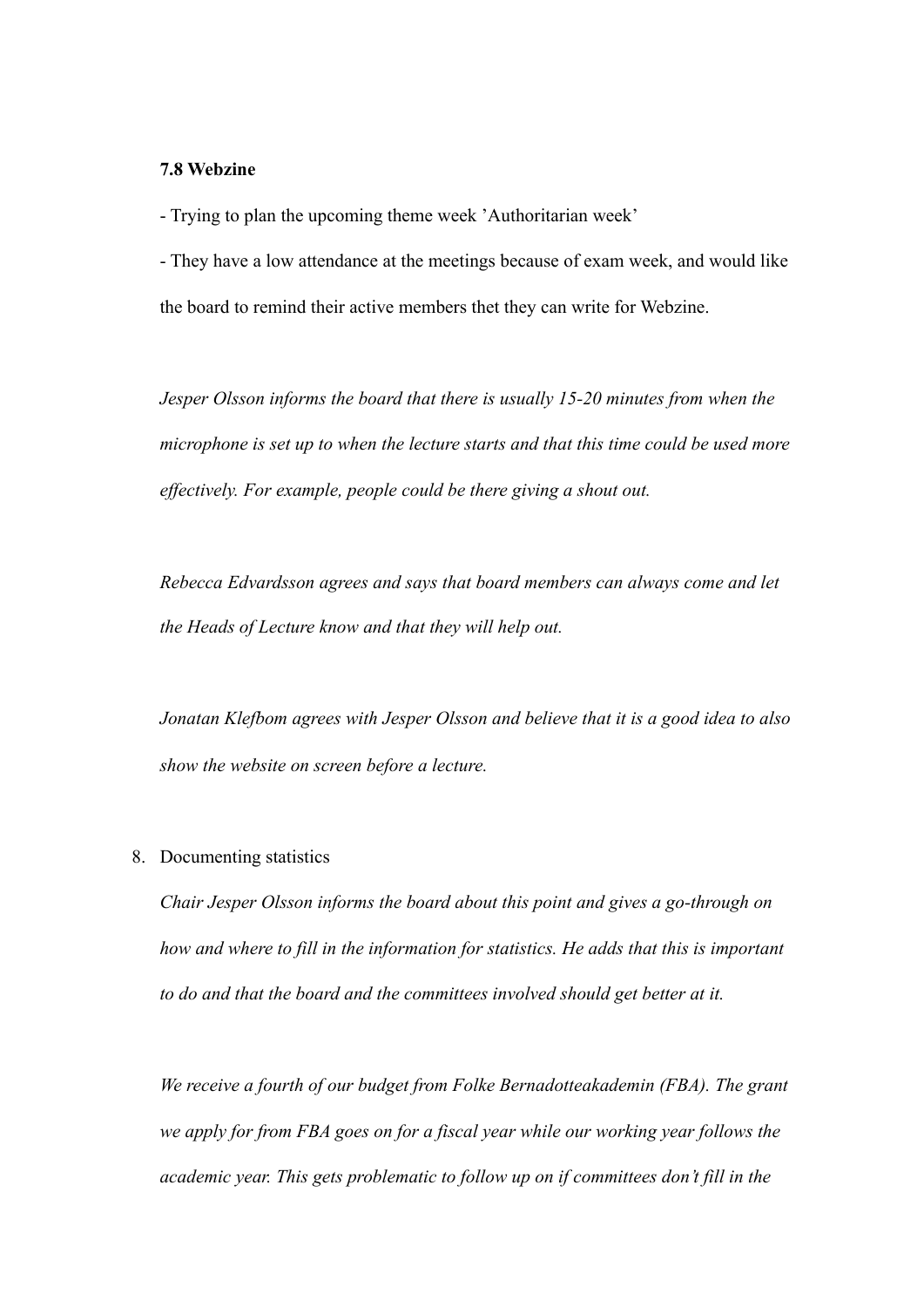*statistics for each event connected to the grant.* 

## 9. FBA (folke bernadotteakademin) 2019

*Chair Jesper Olsson informs that during this week, the affected committees have been informed of what should be done before the end of the year. The theme for this year is "towards a safer future"*

*Jonatan Klefbom suggests that we take a round where the committees can let the board know what they'll do connected to this years theme.* 

*Webzine* will write articles around the theme and publish them before the end of the year.

*Radio* will use one of the Panels from SASNET. They will also do a piece about activists in Ukraine.

*Magazine* have already filled their end of the deal.

*Career* will organize a few events

*Benjamin Johansson entered the meeting at 19:34.* 

*Lecture* have had many lectures in within the theme. Will fill in the statistics and information needed for the grant. They also inform that they have created a subcommittee that will focus on making sure that there is at least 4 lectures in the new theme next semester.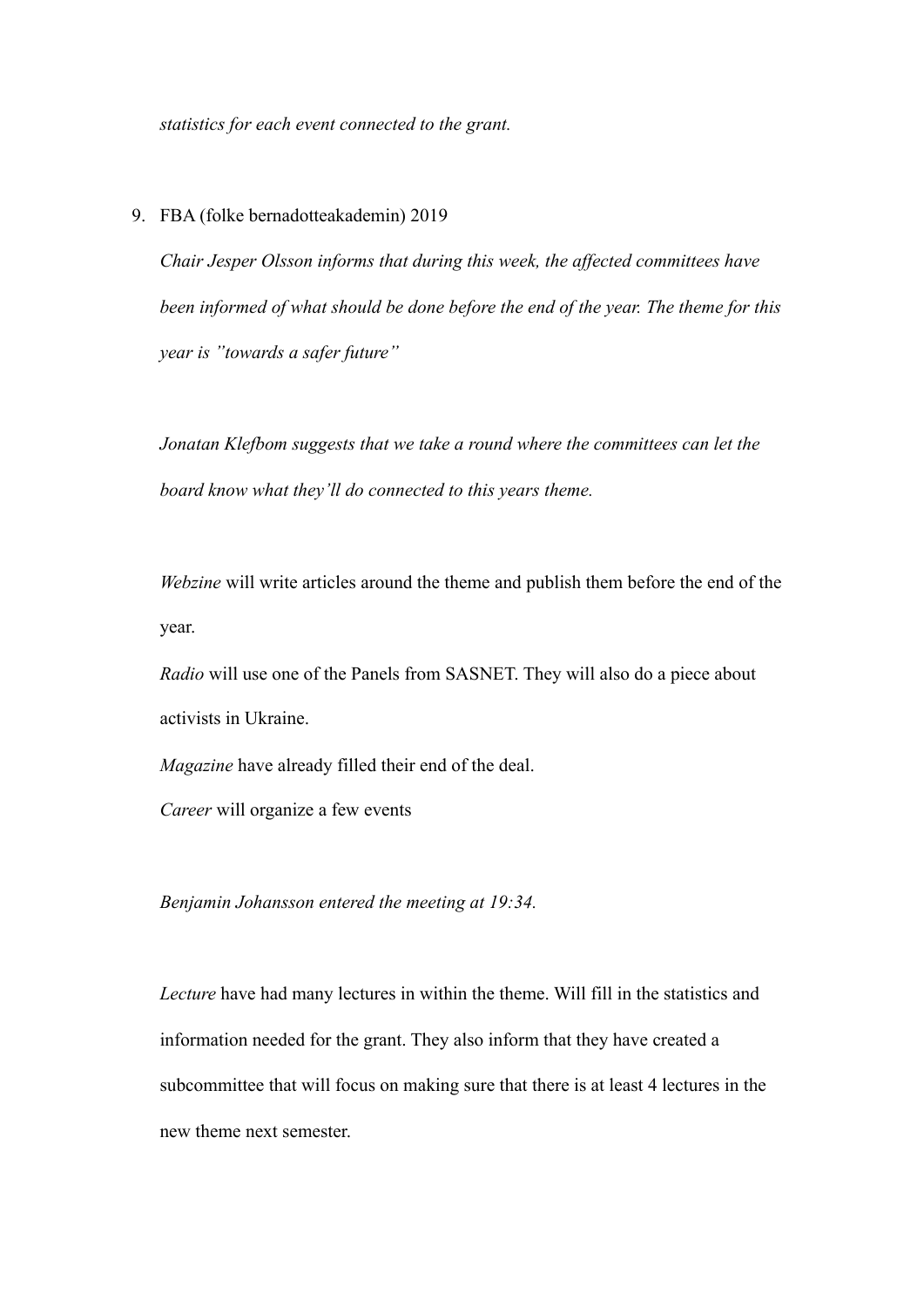*(Chair Jesper Olsson declares a 15 minute break at 19:38). (Chair Jesper Olsson declares the meeting open at 20:00). Martina Divkovic left the meeting during the break.* 

10. Foreign Correspondent Fund - Update

*Sofia Gjertsson briefs the board about what the working group has done so far. She goes through rules of regulations.* 

*Moritz Neubauer adds that there has been discussions of splitting the money monthly, for example 1/3 of the budget should preferable be used before Christmas/ during Christmas and then do more advertising next semester.* 

*Benjamin Johansson wants clarification on what the association will cover with the money and that it should be stated in the form. He also thinks that there should be a criteria available to show what they short the application on.* 

*Sofia Gjertsson explains that UPF will only cover travel and accommodation. She also thinks that it should be up to the group and the reason they want to have alumni and heads of committees in the group that takes the decisions.* 

*Jonatan Klefbom asks about the procedure for receipts* 

*Sofia Gjertsson answers that they will be reimbursed after the travel.*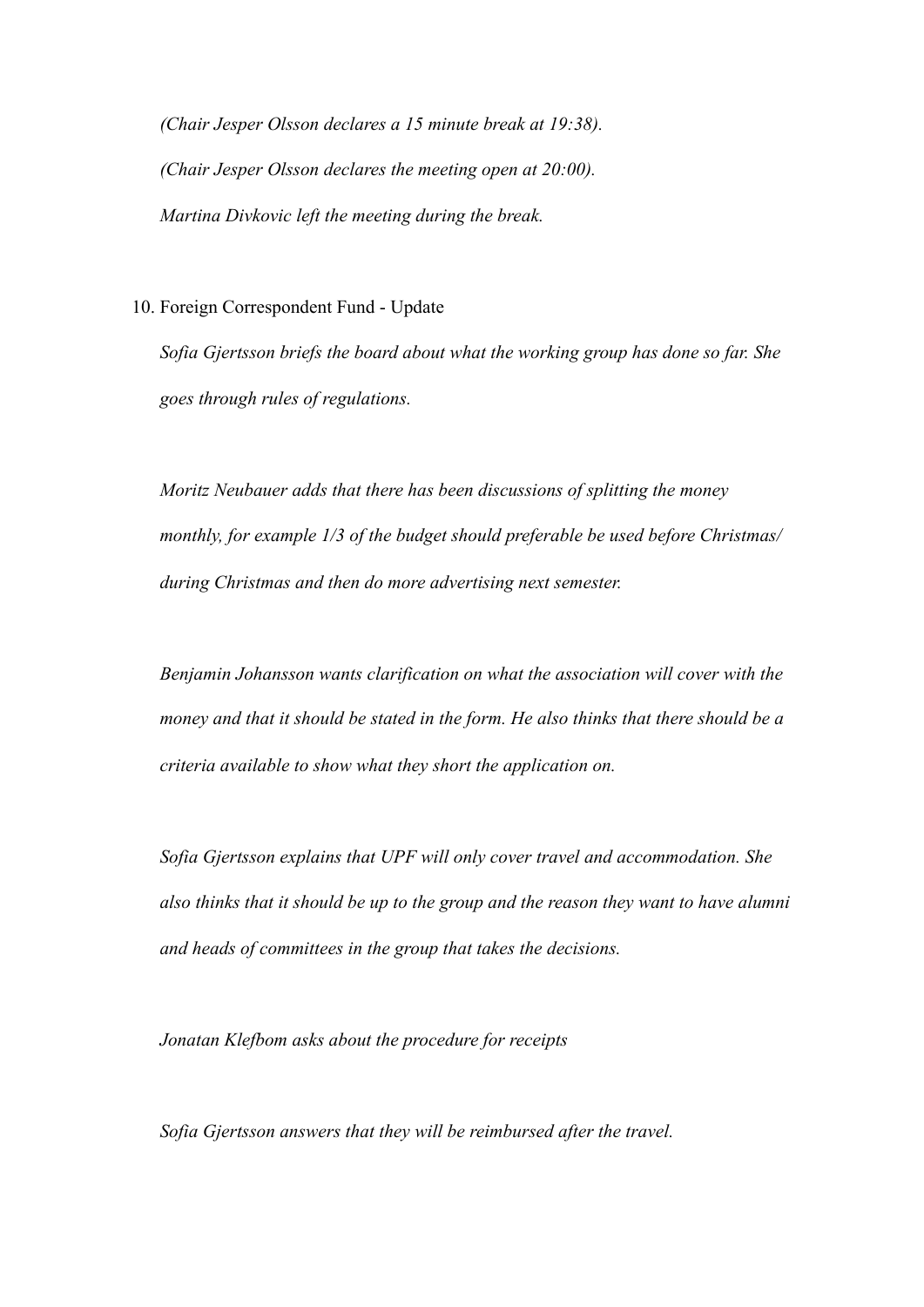*Rebecca Edvardsson thinks that it's a great idea but agrees with Benjamin, the application process should be more transparent. That the criteria should be stated, and that the application will be better if all the information is provided. The emphasize that it has to be super clear in transparency and regarding the purpose.* 

11. Get Active

11.1 Second Get active this semester *Chair Jesper Olsson briefs the board about this point and that a second get active is to remind members that they can become active throughout the year.* 

*Linda Kivi thinks it's a good idea.* 

*Rebecca Edvarsson asks if the formate will be the same as the one in the beginning of the semester.* 

*Dilshoda agrees with Linda Kivi and explains that it could be a way for us to get more engaged people and expand.* 

*Soha Kadhim does not think that this is something that should be brought up this late. There is a few weeks left for UPF this semester and to plan a new get active when there is only 6 weeks left will put more stress on the board members that already have a lot to do. She thinks it is a good idea but that this date should be set earlier in the semester.* 

*Juliet Brickell don't see the point of having one before the Christmas break. She also*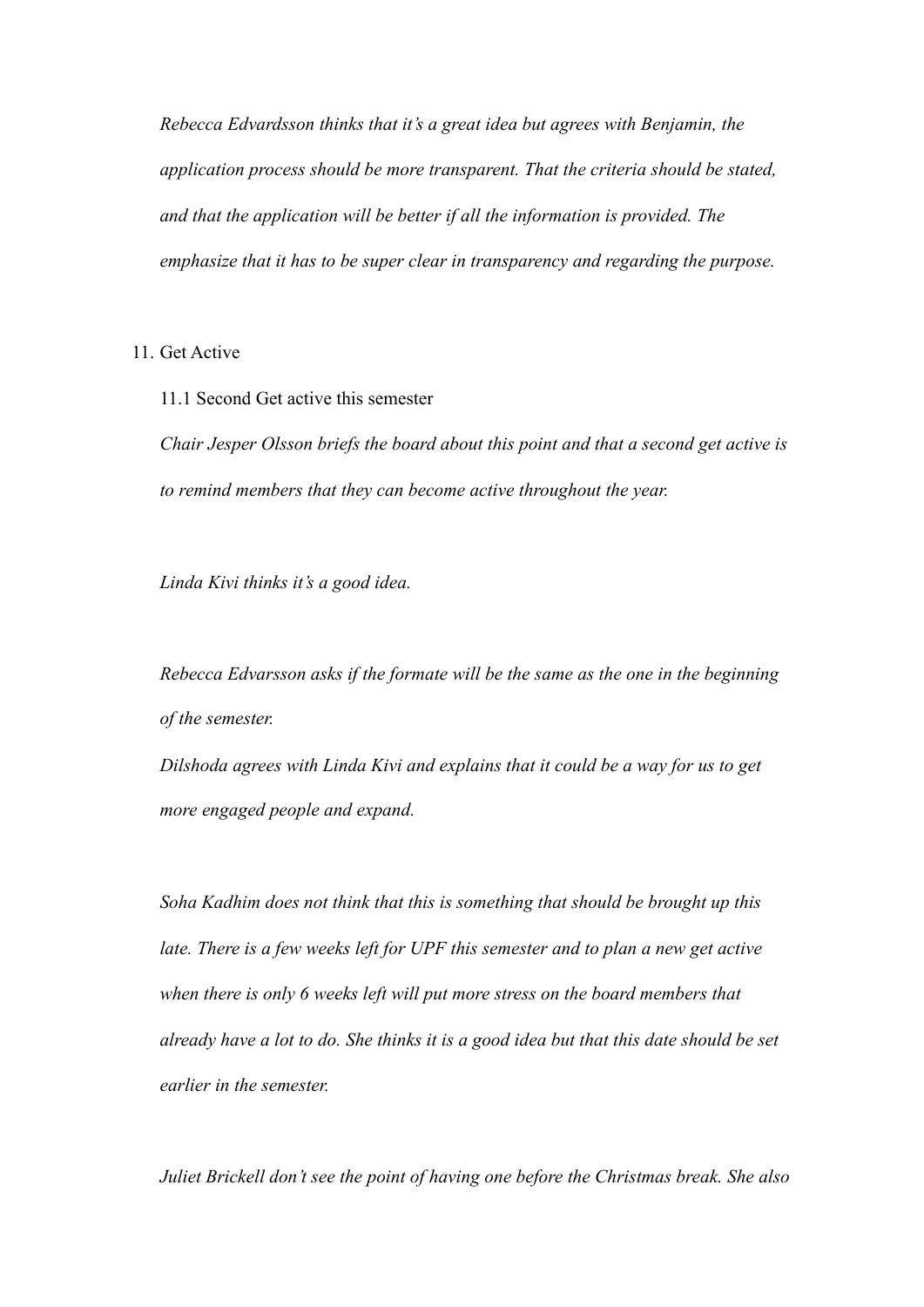*argues that there is approximately 5 weeks left and that there are other ways to inform members that they can become active throughout the year.* 

*Jonatan Klefbom would like to raise his point of view. Many people have a lot to do in the beginning of the semester and that they later tend to think that they can't become active after the get active mingle, even when they're told that they can join throughout the year. A Second get active should not be as big as the first one. But if we get 20 more members, that would be good for some committees.* 

*Sofia Gjertsson suggests that we use a slide before/after each lecture that informs the people attending that they can become active.* 

*Rebecca Edvardsson informs that there is one slide on their drive from last year and that they can become better at using it. And regarding having a second get active before Christmas would help their committee because many of their big events next semester will be before the get active and that they could use more active members in their committee.* 

*Juliet Brickell argues that class visits would be more effective than a second get active mingle.* 

*Soha Kadhim suggests end of debate at 20:18. Passed by acclamation at 20:20.* 

*Jonatan Klefbom argues that the get active will still look the same from the outside*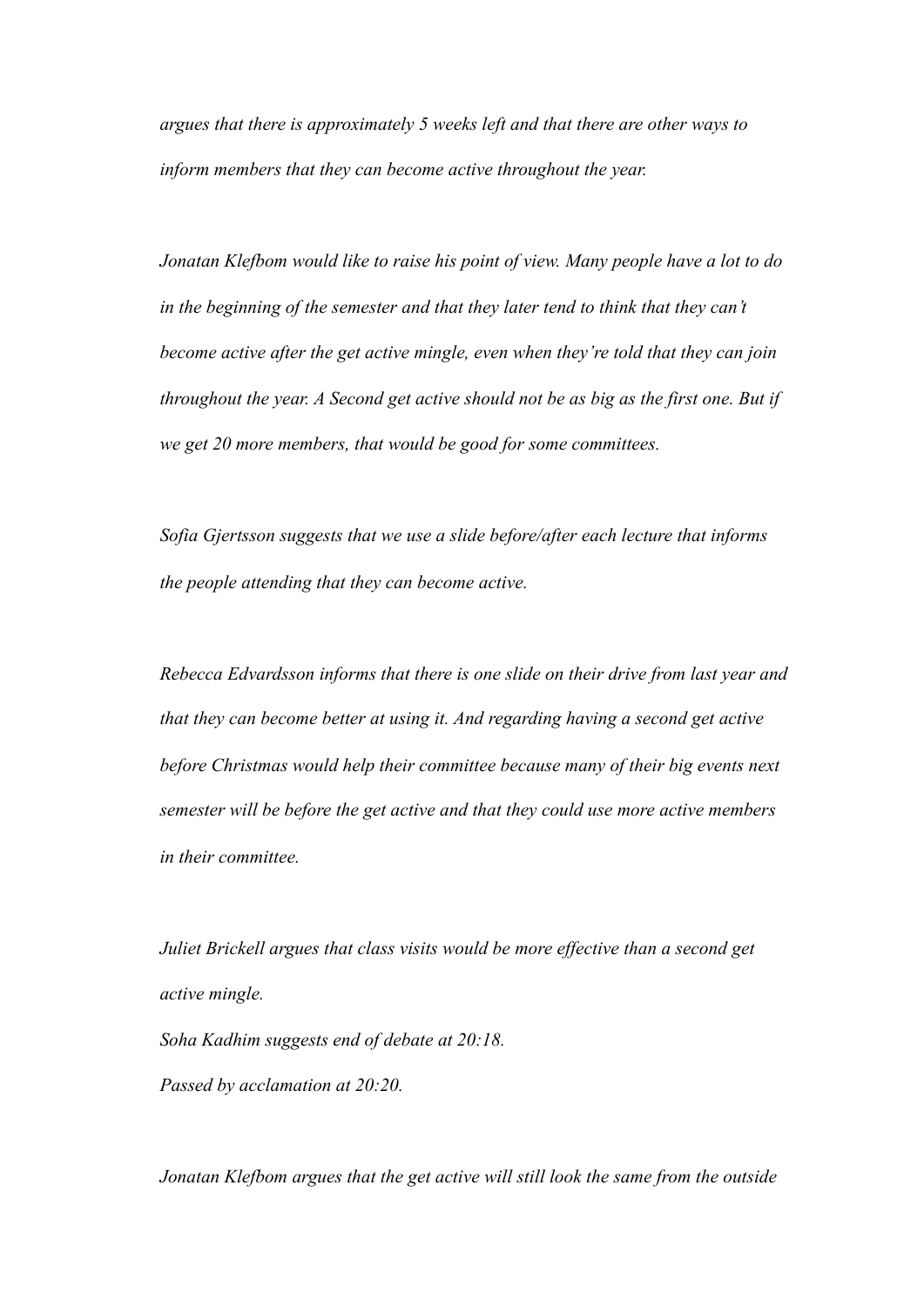*for those members who are not active but internally, it won't require as much from the board as the get active does.* 

*Sofia Gjertsson mentions that there is approximately 730 members in the registry and that we have around 100-150 members who are active and that there is over 600 members where the majority are in Lund and attend our events either regularly or from time to time. She thinks that these people are the ones we should focus on and not on recruiting new members by visiting classes.* 

*Rebecca Edvardsson informs the board know that if we should have a second get active this semester then we need to take a decision about it today.* 

*Proposal to have a second get active on the 20th of November for the committees that need more active members.* 

*Passed by acclamation at 20:24,* 

11.2 Get active date for Spring *Chair Jesper Olsson informs the board that Hälsningsgillet will be on the 7th of February.* 

*Proposal to have the Get Active Mingle for the spring semester on the 12th of February.* 

*Passed by acclamation at 20:47.*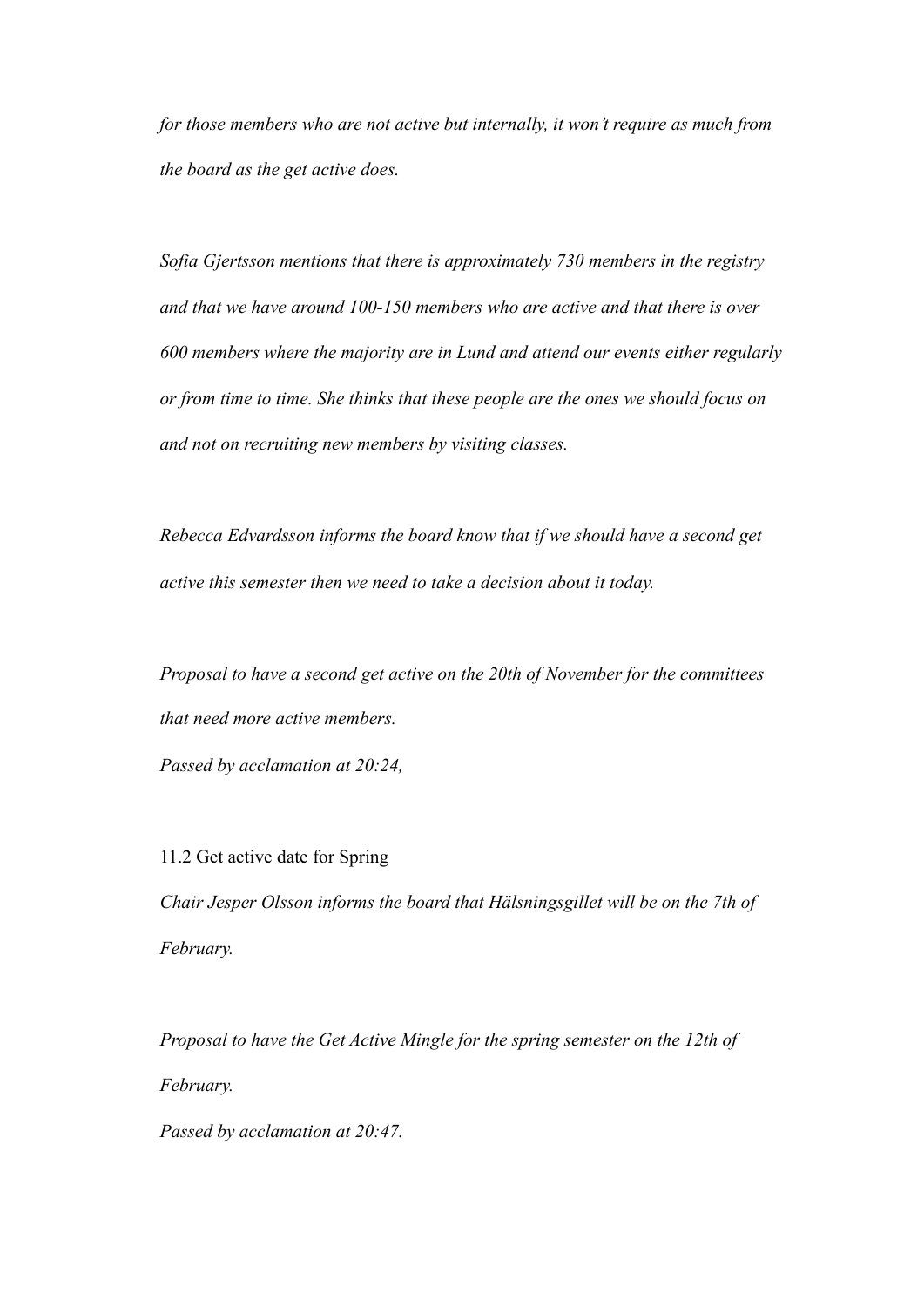12. Theme weeks during the year

*Jesper Olsson briefs the board about what the themes would be and what the overall goal is with having theme weeks.* 

*Sofia Gjertsson approves the idea, but thinks that this is something for next semester.* 

*Jonatan Klefbom mentions that there will be a workshop with UF Malmö next semester.* 

13. Motions

13.1 Motion "Make UPF more transparent" (Attachment 2)

*Proposal to table the motion for the next board meeting.* 

*Passed by acclamation at 20:51.* 

- 14. Other Points
- 15. Confirmation of next Board Meeting

*President Jesper Olsson proposes the next board meeting to be held on November 21st at 17:00 in Eden 222A*

16. Meeting adjourned

*Chair Jesper Olsson declares the meeting adjourned at 20:52.*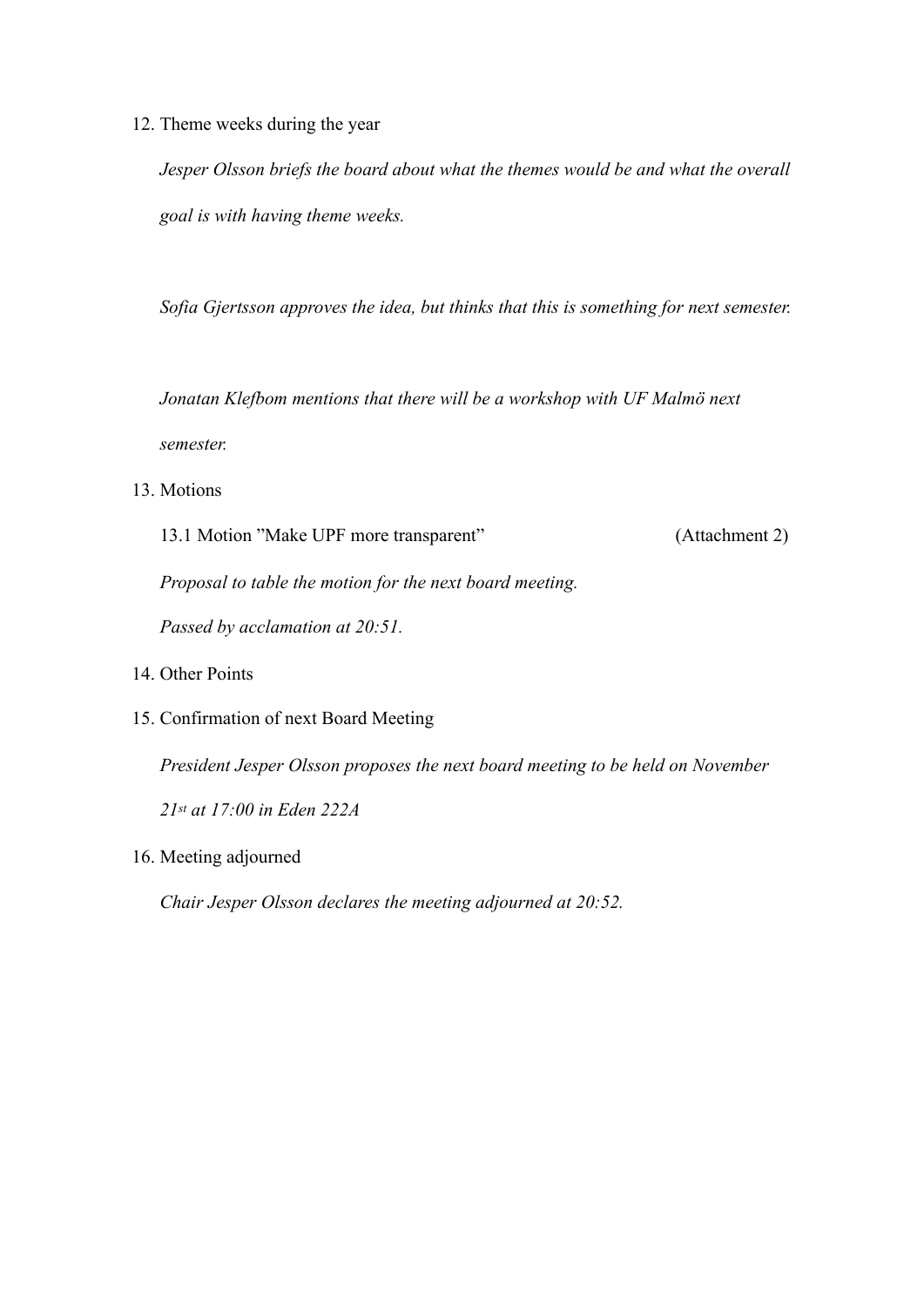Soha Kadhim, Secretary

Jesper Olsson, President

Juliet Br

Juliet Brickell, Attester

U. Dea ん

Moritz Neubauer, Attester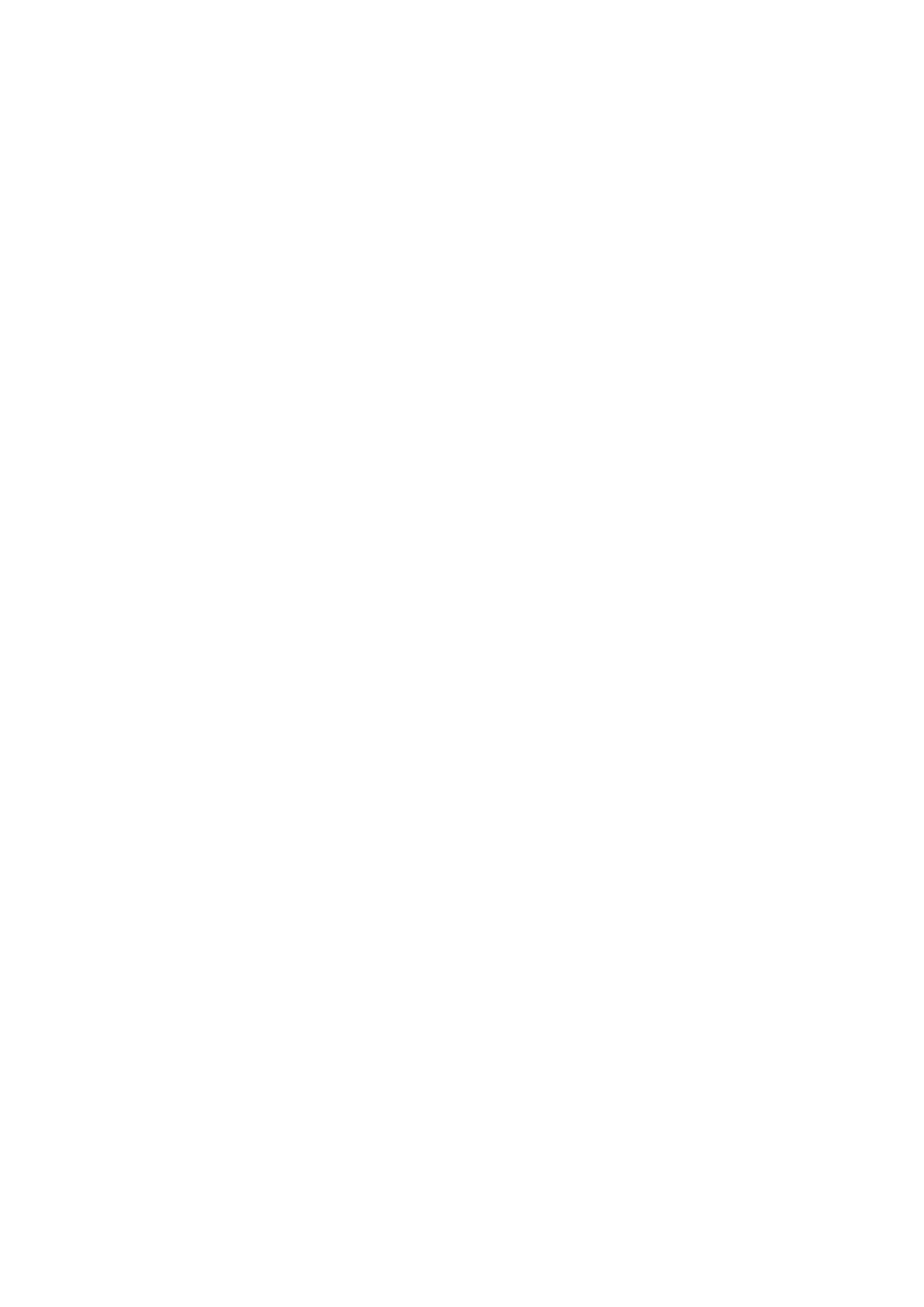Attachment 1



LUND EST. 1935

**UPF Board Meeting Agenda** 31st October 2019 Eden 230 17.00

- 1. Opening of the meeting
- 2. Election of Chair of the meeting
- 3. Election of Secretary of the meeting
- 4. Election of Attesters of the meeting
- 5. Approval of the Agenda
- 6. Presidium reporting
	- 6.1 Presidents
	- 6.2 Secretary
	- 6.3 Treasurer
	- 6.4 UFS Representative
	- 6.4 Head of IT
- 7.Committee reporting
	- 7.1 Activity
	- 7.2 Career
	- 7.3 Lecture
	- 7.4 Magazine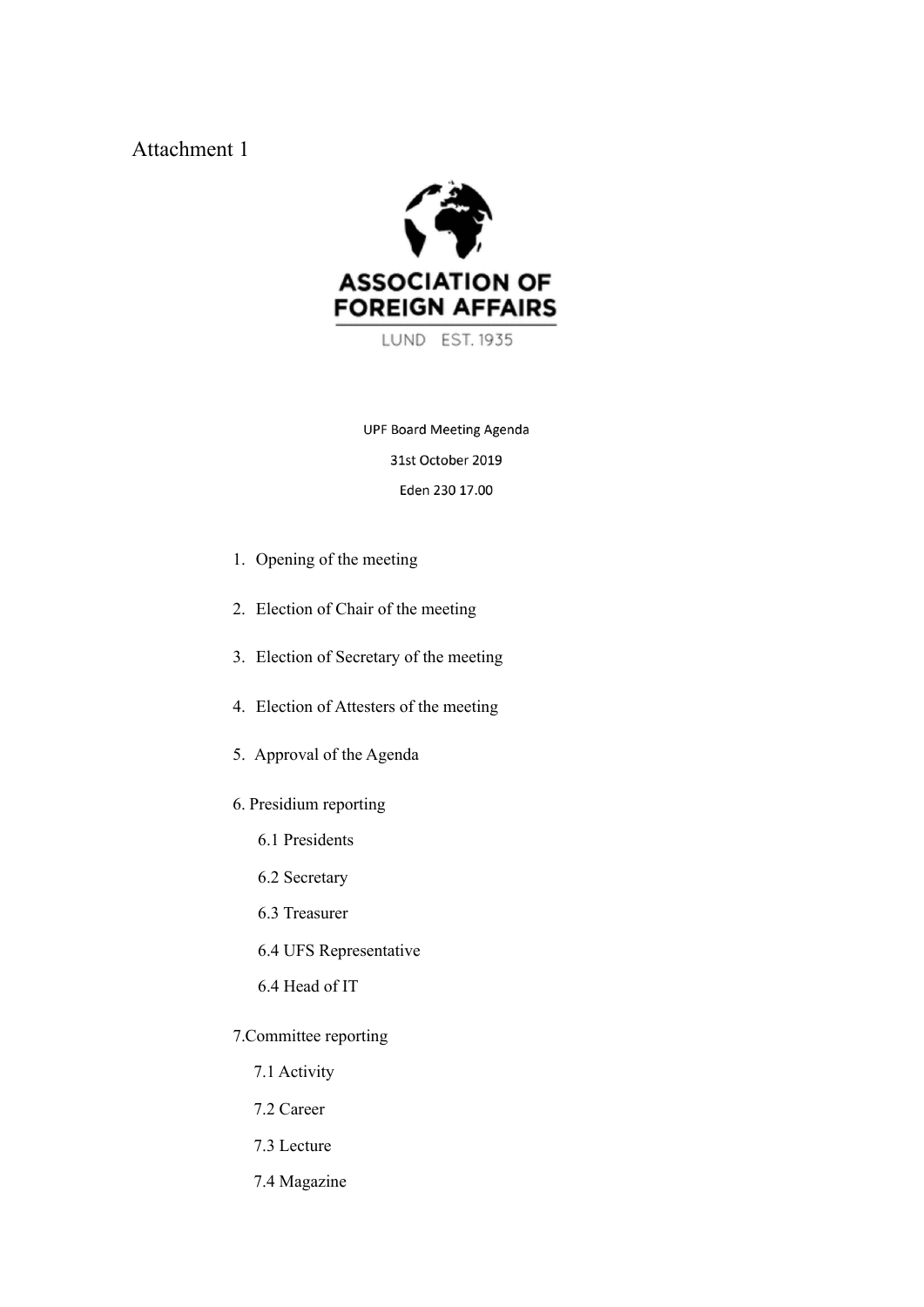7.5 PR

- 7.6 Radio
- 7.7 Travel

7.8 Webzine

- 8. Documenting statistics
- 9. FBA 2019
- 10. Foreign Correspondent Fund- Update
- 11. Get active
	- 11.1 Second Get Active this semester
	- 11.2 Get Active Date for Spring
- 12. Theme weeks during the year
- 13. Motions
	- 13.1 Motion ''Make UPF more transparent''
- 14. Other points
- 15. Confirmation of next Board Meeting
- 16. Meeting adjourned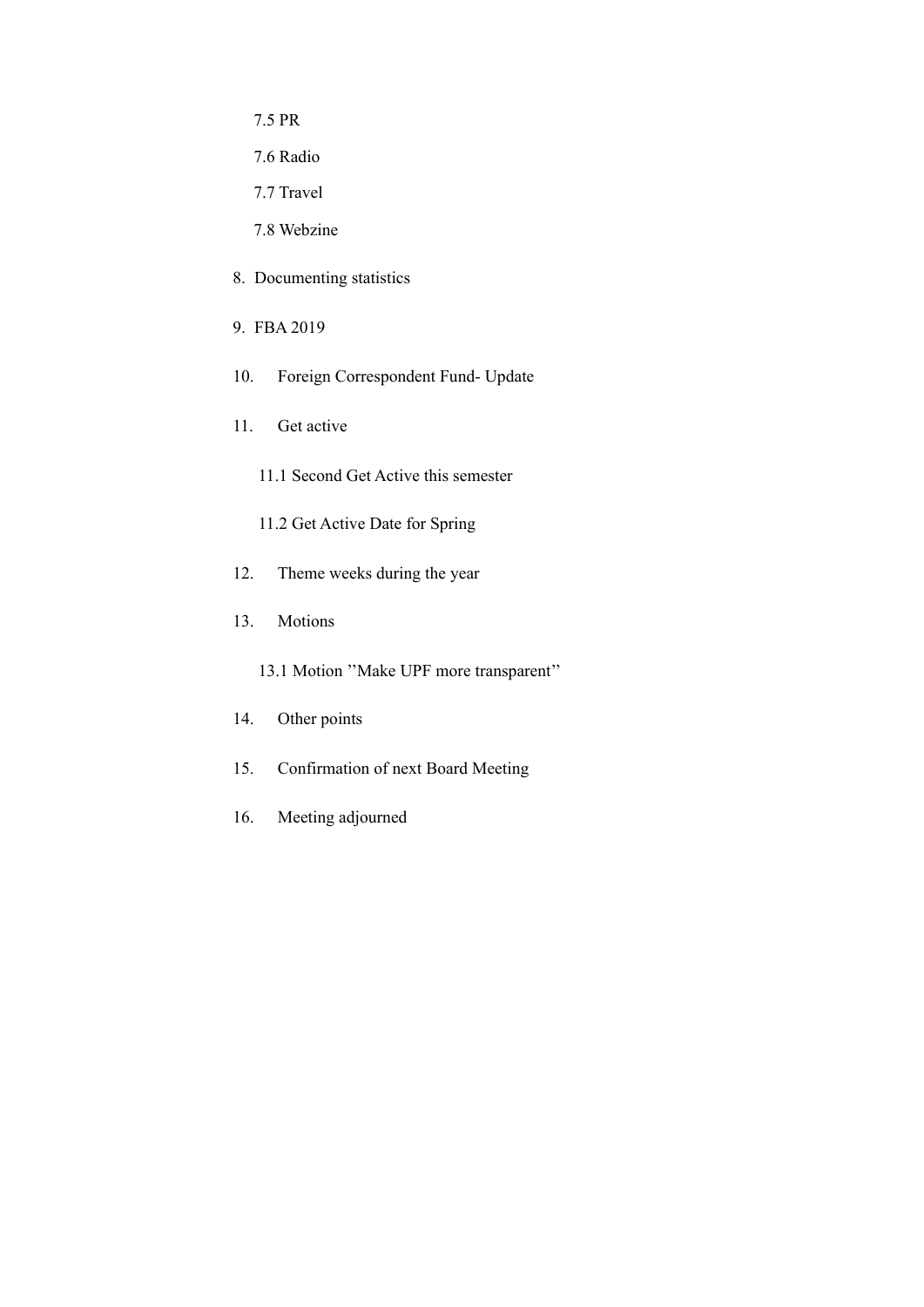Attachment 2



## **Motion about "Making UPF more transparent"**

## **Background**

At the board meeting that took place on the  $10<sup>th</sup>$  of October, board members that were present had a discussion regarding letting active members participate, or be present during board meetings. This was brought up due to the fact that active members were asking for the possibility to sit in and see how we conduct our board meetings. The first paragraph in our By-laws states that our value system is built on a firm belief of democracy, amongst other things. Since UPF Lund promotes itself as a democratic association who also strive towards transparency, I believe that The Board should, to our best abilities work to support this statement. If members are asking for such insight, I believe that it is our duty to give them that. Mostly because they are the ones who have the power to hold the board accountable for the work we do, and decisions we take. This is therefore something that should not be taken lightly.

The Board of 2017/2018 held a ''UPF Lund transparency and Accountability Forum'' during their board year. This was done because the member surveys that year showed that some members wanted more insight into the board's work while others were curious about how the association was run. After our last discussion, I noticed that this is still something our members are interested in.

## **Purpose**

The purpose of this motion is to bring this topic up for discussion once again and to make sure that we take actions regarding inviting curious members to a board meeting. Furthermore, and perhaps something that I believe is more important would be to try and create an event that takes place before the board meeting. The event will focus on creating a platform for our members where they can influence the association, whether it's by giving compliments on what they believe we are doing good and should continue doing but also if they have suggestions on what we could improve. Above all, the possibility to ask board members questions regarding our projects, decisions and the work we have done so far in a safe and open environment. My belief is that the